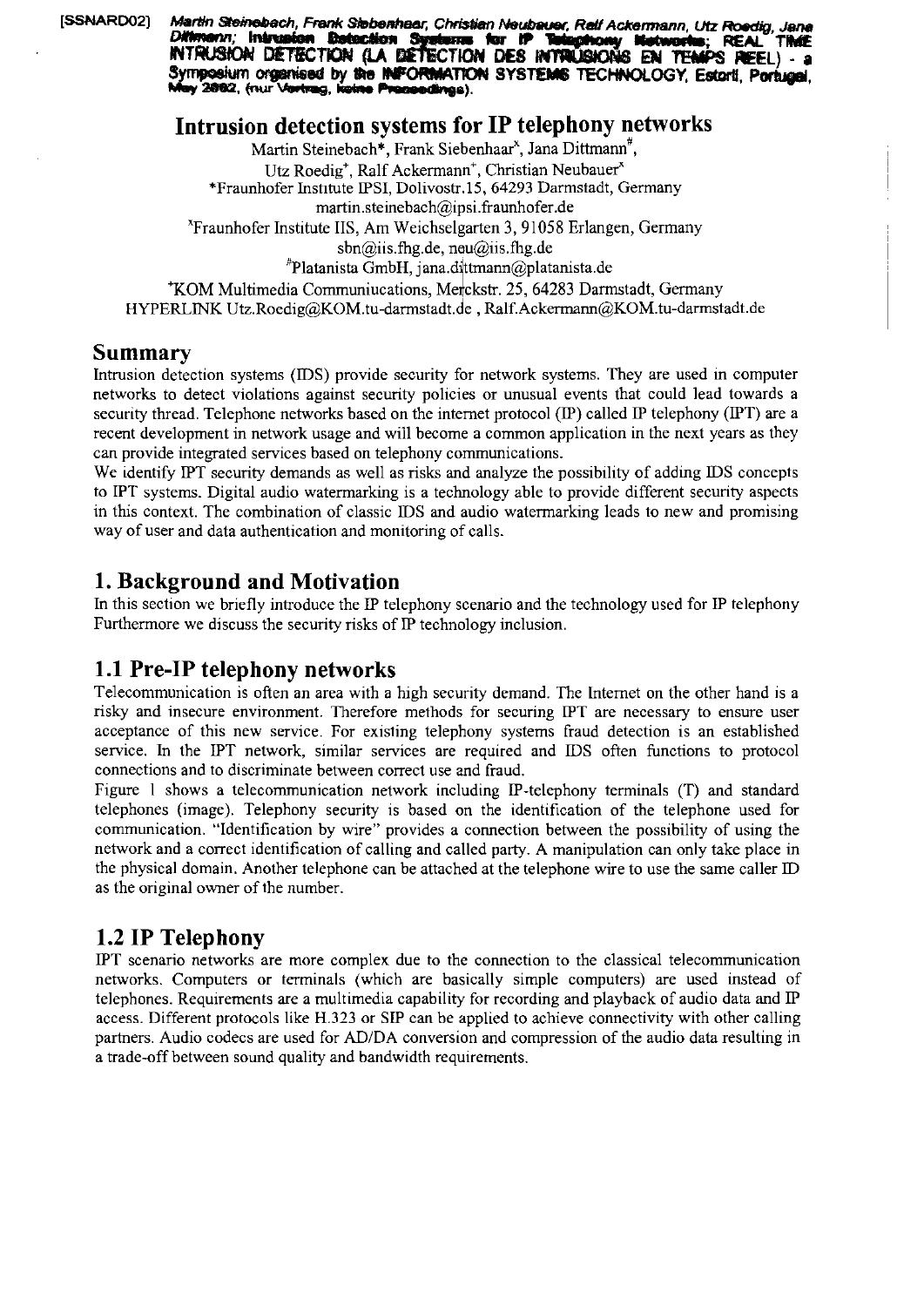

Figure 1: Mixed telecommunication network

#### **1.3 IP-telephony security issues**

By using a computer for communication, especially trough a network, identification by wire is lost. Instead a identification by computer or by user ID can take place. Both can be attacked as they are based on transmitted data. Computer networks offer numerous points of attack. Tools for spoofing can be used to act as another calling party. In [ASRS01] security issues are discussed in more detail. Intrusion detection is a widely accepted technology to address security problems in computer networks (see e.g. [SBD+91]). But, compared to most computer networks secured by an intrusion detection system (IDS), a telephony network is much more complex:

- IP telephony switches from computer to telephony networks and/or vice versa
- network connections can be international, using multinational Servers for connection
- $\bullet$ mobility is an important issue for IP telephony, a caller or terminal may move from one network to another, taking rights and policies with him / it.

Therefore new, distributed concepts are necessary to achieve PT intrusion detection. in our paper we introduce an approach by combining IDS concepts with traditional telecommunication based methods. Furthermore we integrate digital watemarking into our IDS-concept. in an IPT network, spoken words are transmitted as sampled audio data. Digital watermarking technologies can provide solutions for authenticity and integrity risks. Digital watermarks can be transparently added to existing voice over IP Systems and are designed to survive the applied compression codecs.

## **2. Digital watermarking**

Digital Watemarking is a powerful technology capable of solving important practical secunty problems like authentication for copyright protection. Watermarking techniques usually used for digital imagery and now also used for audio and 3D-models are relatively new and are growing at an exponential rate. Well over 90% of all publications in this field have been published in the last 7 years. It is a highly multidisciplinary field that combines image and signal processing with cryptography, communication theory, coding theory, signal compression, and the theory of visual perception. Interest in this field has recently increased because of the wide spectrum of applications it addresses.

As an introduction, we discuss the main watermarking parameters. The most important properties of digital watermarking techniques are robustness, security, imperceptibility/ transparency, complexity, capacity and possibility of verification [DitOO], [CMB2002].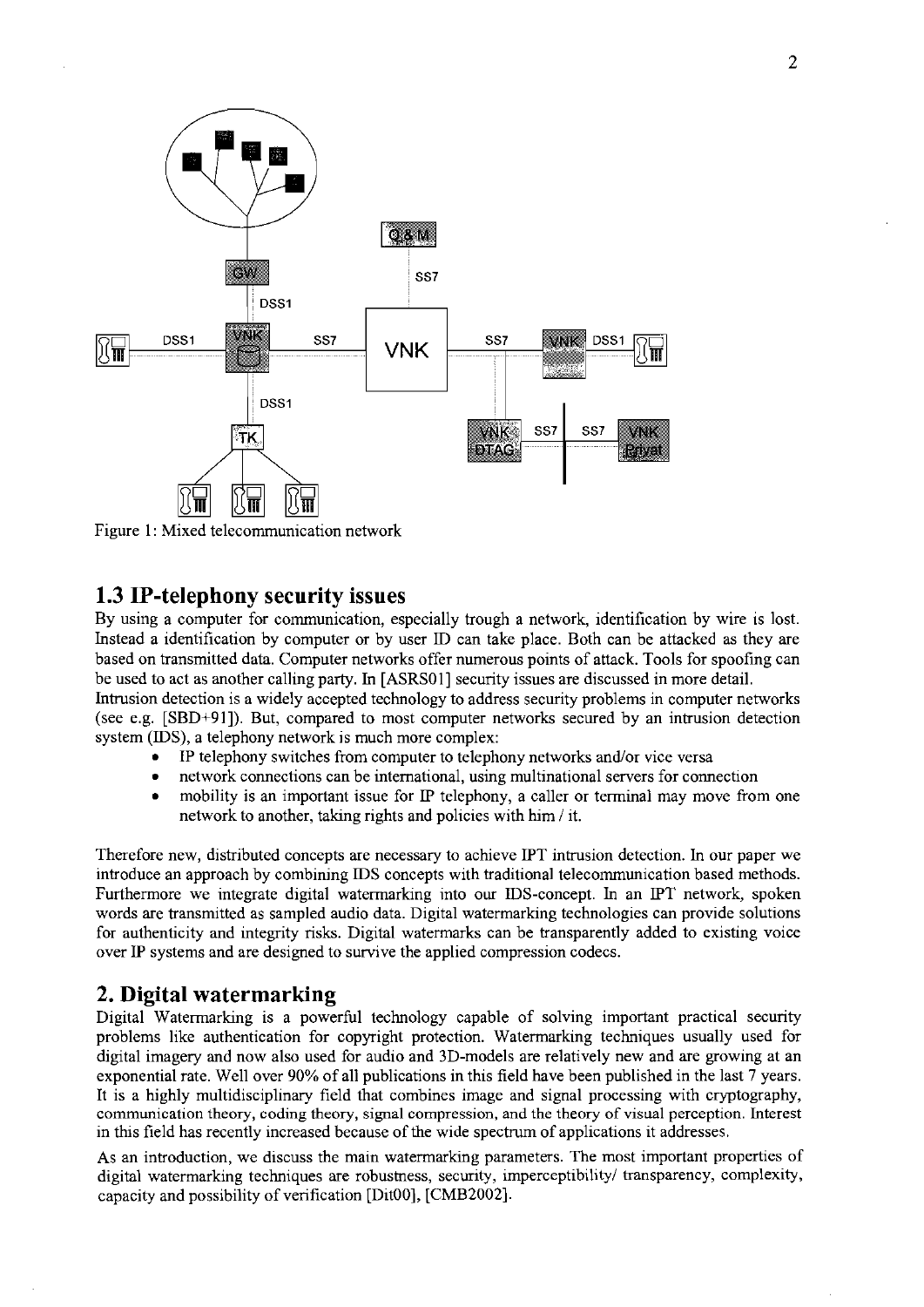- Robustness describes if the watermark can be reliably detected afler media operations. We  $\bullet$ emphasize that robustness does not include attacks on the embedding scheme that are based on the knowledge of the ernbedding algorithm or on the availability of the detector function. Robustness means resistance to "blind", non-targeted modifications, or common media operations.
- $\bullet$ Security describes if the embedded watermarking infomation cannot be removed beyond reliable detection by targeted attacks based on **a** full lmowledge of the embedding algorithm and the detector, except the key, and the knowledge of at least one watermarked data. The security aspect also addresses the false positive detection rates.
- Transparency is based on the properties of the human visual system or the human auditory system. **A** transparent watermark causes no artifacts or quality loss.
- Complexity describes the effort and computational time we need for watermark embedding and retrieval. This parameter is essential if we have real-time applications. Another aspect addresses if we need the original data in the retrieval process or not. Here we distinguish also between nonblind and blind watemarking schernes which influences the complexity.
- Capacity describes how many information bits can be ernbedded. It addresses also the possibility of ernbedding multiple watermarks in one media in parallel.
- The verification procedure describes if we have a private verification like private key functions or  $\bullet$ a public verification possibility like the public key algorithms in cryptography.

The optimization of the parameters is mutually competitive if we want to embed a large message, we cannot require at the same time largc robustness. **A** reasonable cornpromise is always a necessity. We proposed a media independent classification scheme as a basis for quality evaluation in [Dit00]. It is oriented on the application arcas where watermarking techniques can be used to meet the needs of the Users. Usually existing watermarking techniques can be used in several applications but in each application it is hard to fulfill all quality demands. We find thc following watermarking classes based on application areas for digital watermarking:

- Authentication or Copyright Watermark: Ensuring copyright protection by watermarking the data with an owner or producer idenrification
- Fingerprint Watermark: Ensuring copyright protection by watermarking the data with customer identifications to track and trace legal or illegal copies
- Copy Control or Broadcast Watermark: Ensuring copyrights with customer rights protocols, for example for copy or receipt control
- Annotation Watermark: Ensuring copyrights by annotations or capturing of the media data, this kind of watemark is also used to embed descriptions of the value or content of the data
- Integrity Watermark: beside the authentication of the author or producer we Want to ensure  $\bullet$ integrity of the date and recognize manipulations

For the P-telephony intrusion detection scenario, the following applications are of special interest:

- Anthentication watermarking can ensurc the correct idcntity of calling parties or terminals. **A** watermark embedded into the voice strearn will be harder to attack then a authentication sent by a network protocol. Both calling parties and the IDS can usc the embedded watermark to identify the source of the audio stream. This requires a framework for key exchange like a public key infrastructure. Figure **2** shows an exarnple sccnario. Here A could use his secret key to encrypt his ID information before it is embedded. Now B who knows who claims to have called him can receive the public key of A and try to decode the embeddcd information. If this is successful, B can be sure that **A** has encoded the ID. Current time and data e.g. would be a good candidate for a ernbedded message, as this would disable replay altacks.
- Integrity watermarking can ensure the audio stream has not been tampered. **A** mechanism in the called terminal and/or in the IDS Sensors can identify if a fragile watermark embedded in the calling terminal has been destroyed. Various concepts for fragile watermarking exist, resulting in different possible concepts for integrity protection in this scenario ranging from detection of time gaps to content protection of spoken information.
- Broadcast watermarking could be used to identify attackers listening to communications. If a watermark with the ID of the called party is ernbedded into the audio strearn, a IDS sensor

 $\mathbf{3}$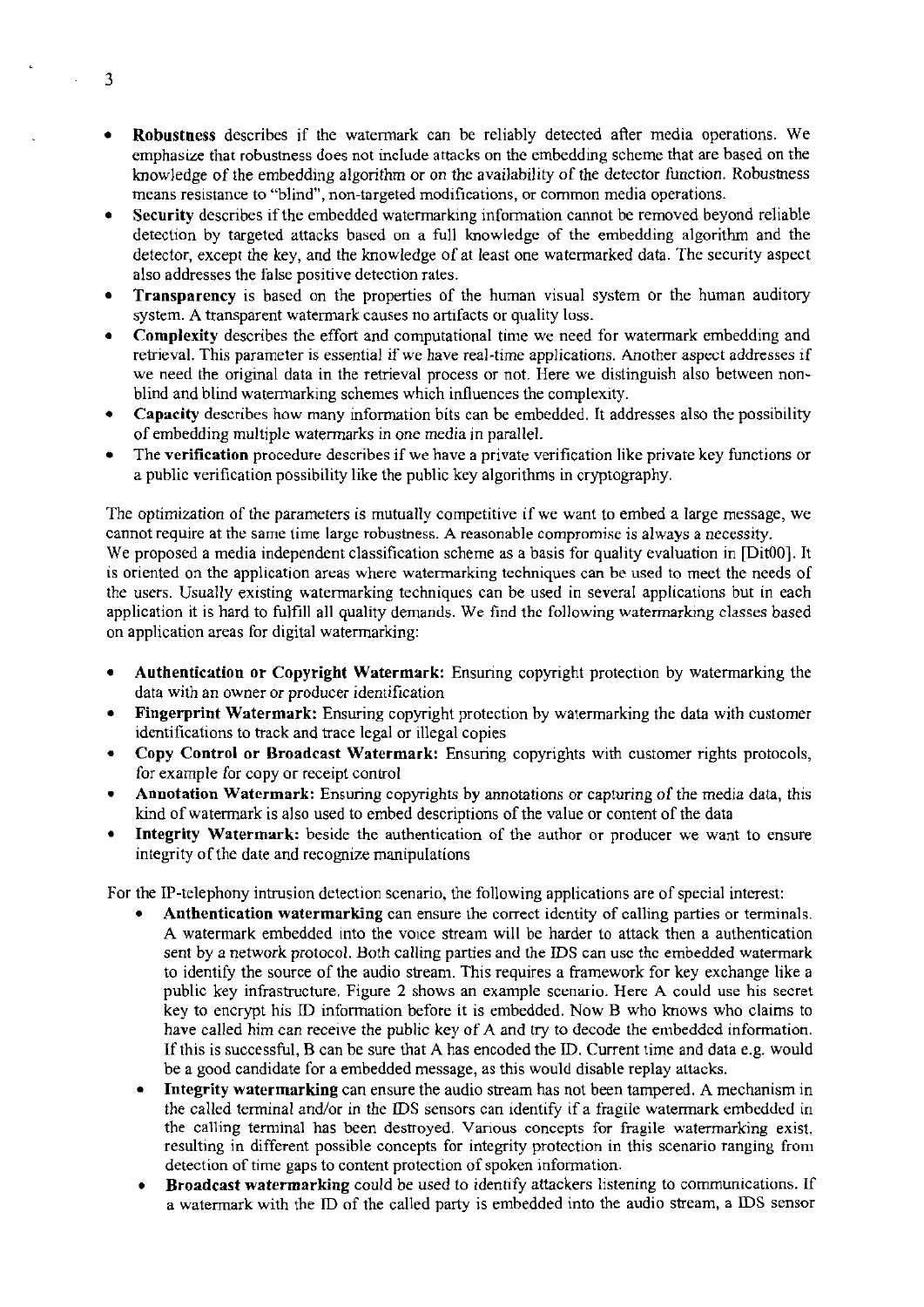could identify this ID and check if the called party can be found in the network the IDS is monitoring. If this is not the case, the IDS can inform a firewall to block the incoming audio stream and prevent any user inside the network from receiving the audio data,



**Figure 2: A simple watermarking-based authentications scenario.** 

#### **2.1 Audio watermarking robustness to telephony**

To cstablish a secunty concept for IP-telephony based on digital audio watermarking, the applied watermarking algorithms have at least to be robust against the inherent attacks of the scenario:

- 1. **Low bit rate audio compression: in** voice communication, a strong reduction of the amount of transmined data is usual. The audio data rnay be present in high quality with 44,l **kHz** and 16 bit at the terminal for the embedding algorithm. For transrnission, it will be reduced to e.g. 4 bit and 8 **kHz.**
- **2. Codec cbanges: in** IP telephony, a compression scheme change may occur while transrnission. A gate may recognize a data rate not supported in the local network and change the audio format to another compression scheme.
- 3. **DAIAD conversion:** Not all cornmunication lines in a telephony Scenario will he digital. in some cases a change from digital to analogue audio representation will occur.

(1) has been addressed in our paper "Audio watermarking rohustness to lossy compression" [REF]. Here we show that even very low bit rates like mp3 with 30 kbps can be survived if the algorithm has heen optimized for high rohustness. (3) has been the subject of our paper "Audio watermarking robustness to **DAiAD** conversions". Like with lossy compression, a high rohustness is possihle if a loss of perceived audio quality is accepted at the same time. We show that even analogue transmissions via speaker and microphone can **be** survived. While a simple change from digital to analogue transmission has not been the subject of our tests, first experiments showed a very high robustness to this attack.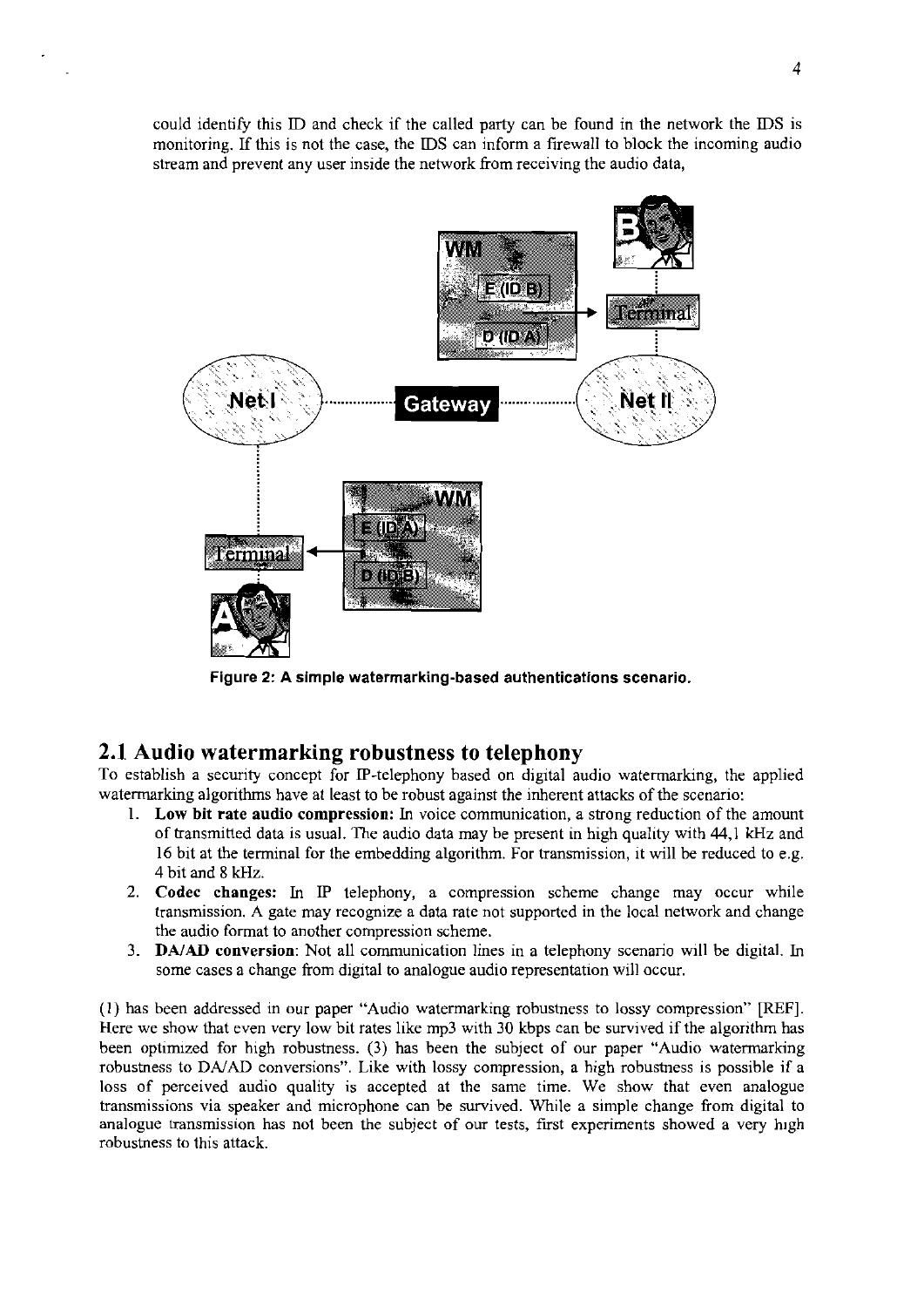Figure 2 shows an example scenario: An authentication watermark for user A is embedded into the PCM voice data. Now a number of attacks against the robustness of the watermark are applied to the audio stream:

- Lossy compression of the PCM stream as discussed above.
- The voice stream can be subject to packet loss in the network. Usually in real-time  $\bullet$ environments it is not possible to resend the audio packets. Therefore they are dropped from the stream and result in gaps compared to the original stream. This will be a challenge to the synchronization capabilities of the watermarking algorithm.
- Format conversion: The lossy compression format may be changed at a gateway as descnbed above under "codec changes".
- Packet losses can also occur in net **TI.**
- The audio data is converted to PCM data. Here usually a change of sample rate and number of bits for sample representation will occur, resulting in an addition of noise to the signal.

Now user B tries to identify the calling party by detection of an authentication watermark in the audio stream A watermarking algorithm suited for the scenario has to survive all the attacks above at the same time or is not robust against the scenario. If the watermark has been destroyed, B will not find A's ID and can not trust the comrnunication.



Figure **3:** Various attacks against an embedded watermark

#### **2.1.1 Test results**

Here we discuss first test results for digital audio watermarking robustness to IP-Telephony based compression schemes. We use our IPSI audio watermarking prototype at different robustness modes and bit rates and checked its robustness against the following compression methods:

- GSM 6.10 at 44,1 and 8 Khz
- mu-Law (CCiTT standard G.7 11)  $\bullet$
- Microsoft ACM: Lernout Hauspie CELP 4,8 kBit/s
- 3-bit IMA/DVI ADPCM (5.3:1)

5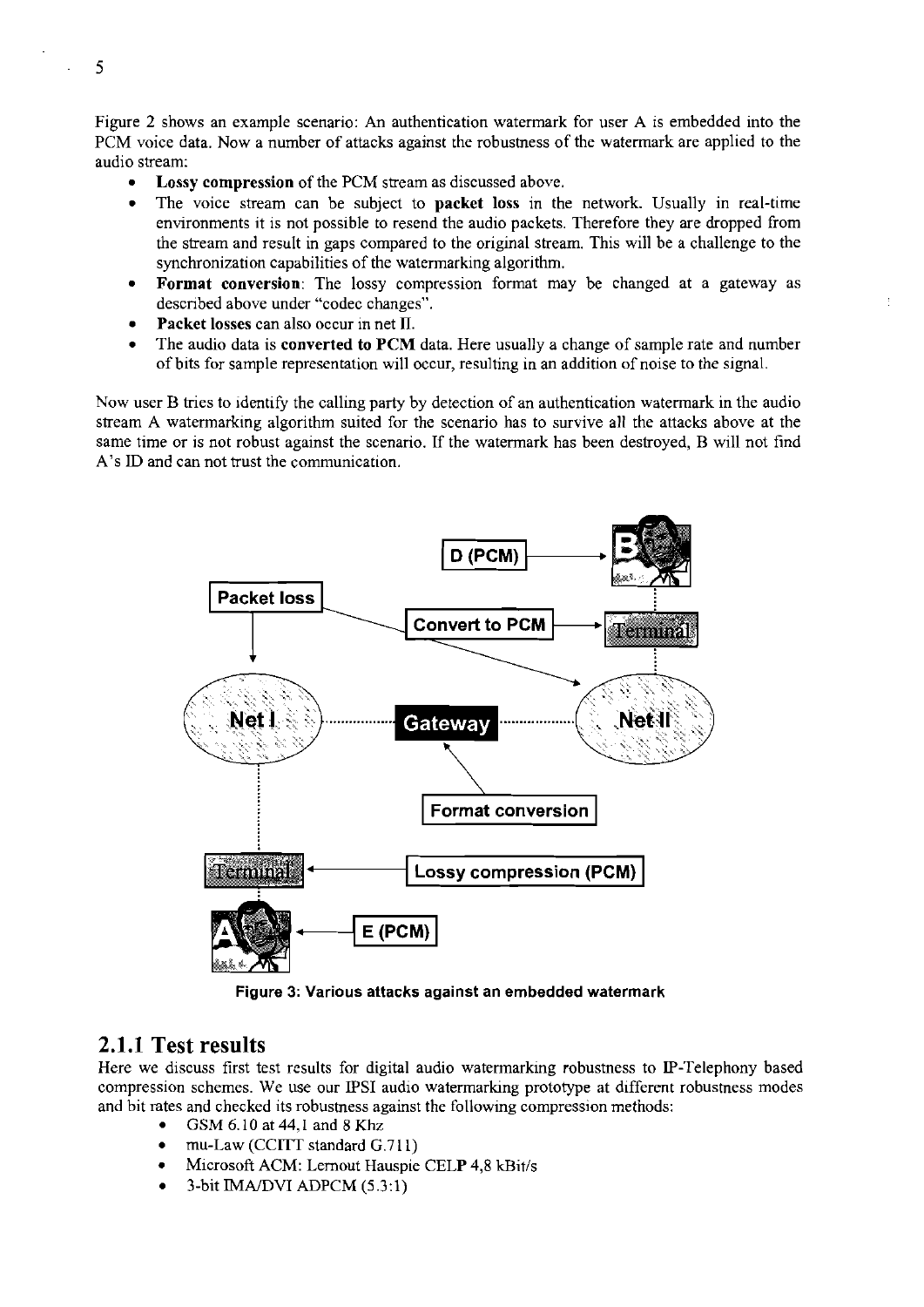The original audio material was encoded in 16 bit, 44.1 **kHz** , mono. Five different files containing spoken text in English language at various quality levels have been used as examples.

- High payload watermarks with a data rate of  $\sim$ 30 bits per second are robust against GSM 6.10 coding at 44,l **kHz.**
- Medium payload watermarks with a data rate of  $\sim$ 7 bits per second are robust against mu-Law, 3-bit iMA/DVI ADPCM and 4-bit Dialogic ADPCM
- Low payload watermarks with a data rate of  $\sim$ 1 bit per second are robust against GSM at 8 **kHz.**

All watermarking modes have shown to be robust against cornpression methods higher-payload rnodes are robust against. The low payload watermark is robust against very high compression rates: GSM at 8 **Hz** has a compression rate of 1:53 compared to the original audio format.

#### **2.2 Real-time audio watermarking**

Besides robustness, low complexity of the watermarking algorithm is a very demanding aspect. By nature, IP-telephony is intended to be a real-time application. This means that the complete processing in the terminals  $-$  watermark embedding, audio encoding, and sending of the data via IP in case of the calling party terminal or receiving of the data, audio decoding, and watermark detection in the called party terminal - must be carried out in real-time. Moreover, IP-telephony in general is a two-way communication in which each terminal acts as sender and receiver simultaneously. This intensifies the requirement for low complexity Systems.

IP terminals can be computers or also modified telephones which are capable of establishing a connection to the Intemet. Considering the first case, the computational complexity for P-telephony should be low enough that the user can work with other programs at the same time, e.g. a text editor to make some notes about the call. In the latter case. an Overall low complexity of all processing steps and, thus, also the watermark embedding/detection algorithm is an important issue in order to minimise the costs for the terminals.

#### **2.2.1 Test results**

All prototypic implementations of the watermarking schemes developed at the Fraunhofer PSI and the Fraunhofer IIS perform several times faster than real-time on a conventional computer System. In the following, the complexity measurement results of the PCM watermarking scheme of the Fraunhofer IIS are presented. This scheme offers a very robust and transparent watermark embedding with a watermark data rate of up to 48 bit/s. The tests were carried out on a state-of-the-art Pentium-4 based PC with 1.6 GHz and 512 MByte of main memory. The complexity numbers given in table 1 are normalised to the duration of the test items (monophonic and stereophonic, 16 bits per sample, 44100 **Hz** sampling frequency), i.e. 1 .O corresponds to execution of the application in real-time and a number below 1.0 denotes a computation time less than the playing time.

| Program            | Mono          | Stereo |
|--------------------|---------------|--------|
| Watermark Embedder | <u>Ი Ი</u> 7Ი | 0.135  |
| Watermark Detector | 0.156         | 0.314  |

**Table 1: Complexity numbers of the Fraunhofer IIS PCM watermarking Software evaluated on a Pentium-4 based PC-system.** 

The table shows that especially in the case of monophonic audio signals - the default signal type for IP-telephony - the watermark embcdder performs around 14 times faster and the watermark detector more than six times faster than real-time. However, it has to be kept in mind that this watermarking scheme was developed for high quality audio material. The execution time can be decreased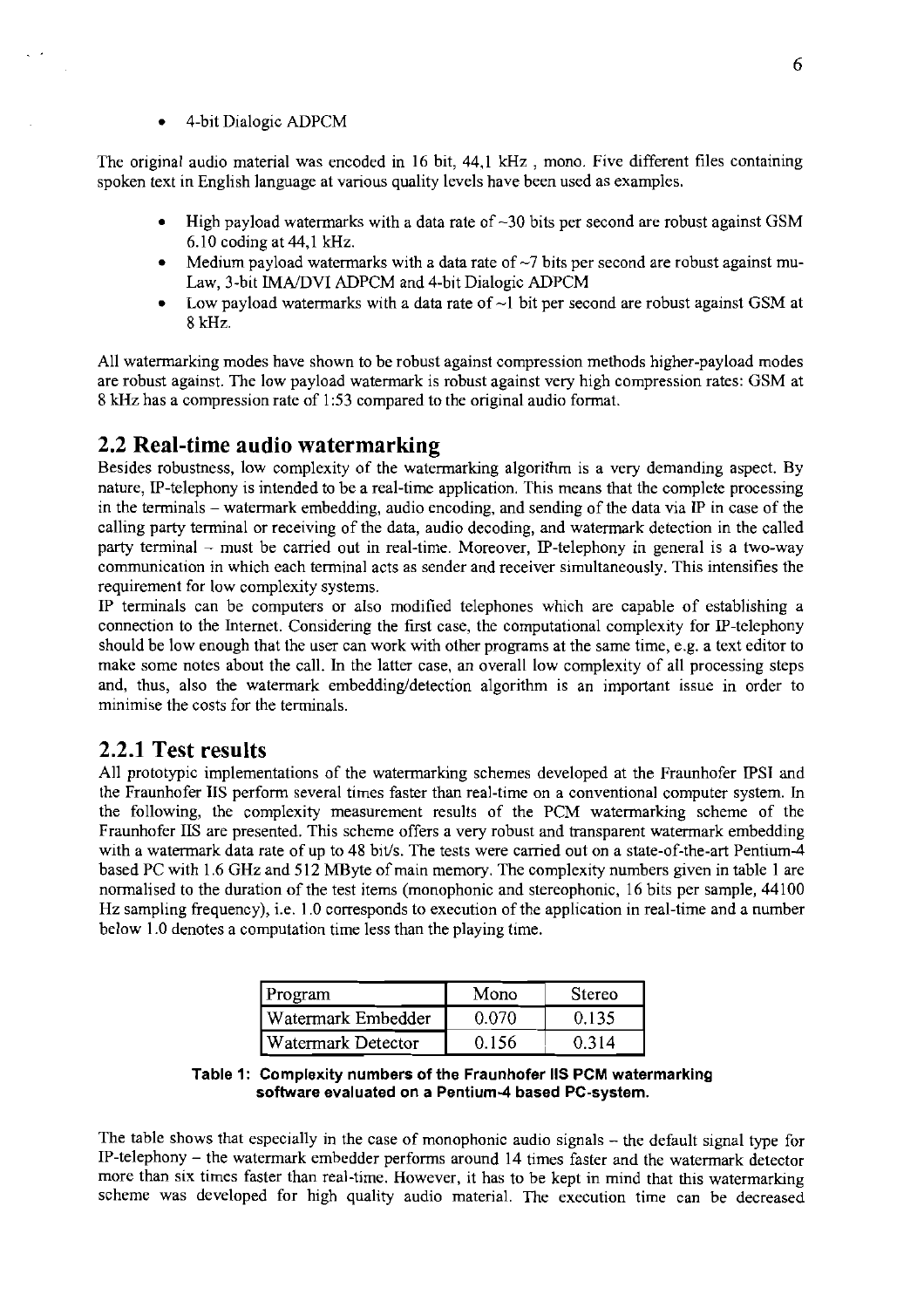significantly if the parameters of the watermarking scheme are adapted to the needs of an IP-telephony application. As an example, the bandwidth of the input signals for the watermark embedder is usually limited by a pre-filtering step and, therefore, the calculation of the watermark has only to be performed for this reduced bandwidth.

Thus, it can be stated that the extension of real-time P-telephony applications with digital watermarking is already possible. Due to the low complexity of the watermarking steps there is still enough remaining computational power for additional processes that can be executed in parallel when applied on modern computer systems. Furthermore, this means that the watermarking functionality can be integrated in specialized hardware terminals using low cost chips.

## **3 Watermarking based Intrusion Detection**

In section 2 we discuss the usability of digital audio watermarking in an IP telephony scenario. As robustness and complexity are both suited for the application, we now describe our concept of watermarking-based intrusion detection for IP telephony as well as other basic security functions based on this approach. In our paper [DKLS2002] we introduce a watermarking-based multimedia firewall. Here a detector is connected with a firewall. Incoming or outgoing media data for which a detector is present is analyzed. lf a watermark is successfully detected or (taking the opposite approach, can not be detected properly), different reactions are possible. The most basic one is simply blocking the data. Protocol functions are also descnbed.

#### **3.1 User Authentication**

To implement security mechanisms in IP-telephony systems, User authentication is an important requirement. We propose the following concept (see also figure 2):

- I. Calling party terminal: Watermark is embedded in audio stream
- 2. Network: Watermark is iransported with the audio data. In case of codec-changes or DNAD conversion, the watermark stays present.
- 3. Called party terminal: Watermark is detected

Based on the embedded watermark the called party can now identify the caller. This makes it hard for a third party to spoof a connection as the specific watermarking key is not known. The called party can also detect sudden changes in the embedded identity and e.g. alert the caller or simply block the connection. The securiiy of the embedded watermark can be increased by applying more sophisticated protocol extensions. The embedded caller D. actual time, called-party D and other info can be encrypted using a PKI private key and then be retrieved and decrypted using the corresponding public key.

#### **3.2 Data Authentication**

Integrity protection can work similarly to the authentication protocol. We have already proposed concepts for audio integrity protection in [DSS2001]. We propose to embed a time code, a content description or both with a robust watermark in the audio stream. At the other end of the connection, the mark is retrieved. Now cbanges in sequence of audio packages or manipulations of the content can be detected by comparing the audio data with the embedded mark.

#### **3.3 Intrusion Detection System**

Like the end systems, an D-System for P-Telepbony environments is able to use the watermarking information in the audio stream to fulfill its tasks. The resulting advantage for an D-System using the watermark information in addition (or as a replacement) to the information extracted from the Ptelephony signaling flows is the following.

An IP-Telephony call might be routed through different protocol clouds (e.g. a SIP and a H.323 cloud) using appropnate gateways. To be able to use DS-Mechanisms that Cover both protocol worlds, security related information regarding the call, have to be present and mapped appropriately in both clouds. Therefore, a gateway has to translate security related signaling protocol elements in addition to the signaling elements used for call signaling and call control. Current available gateways do not possess this capahility, because a definition for a security related protocol mapping between different IP-Telephony standards is missing. Additionally, if a call is transported via a non IP Telephony based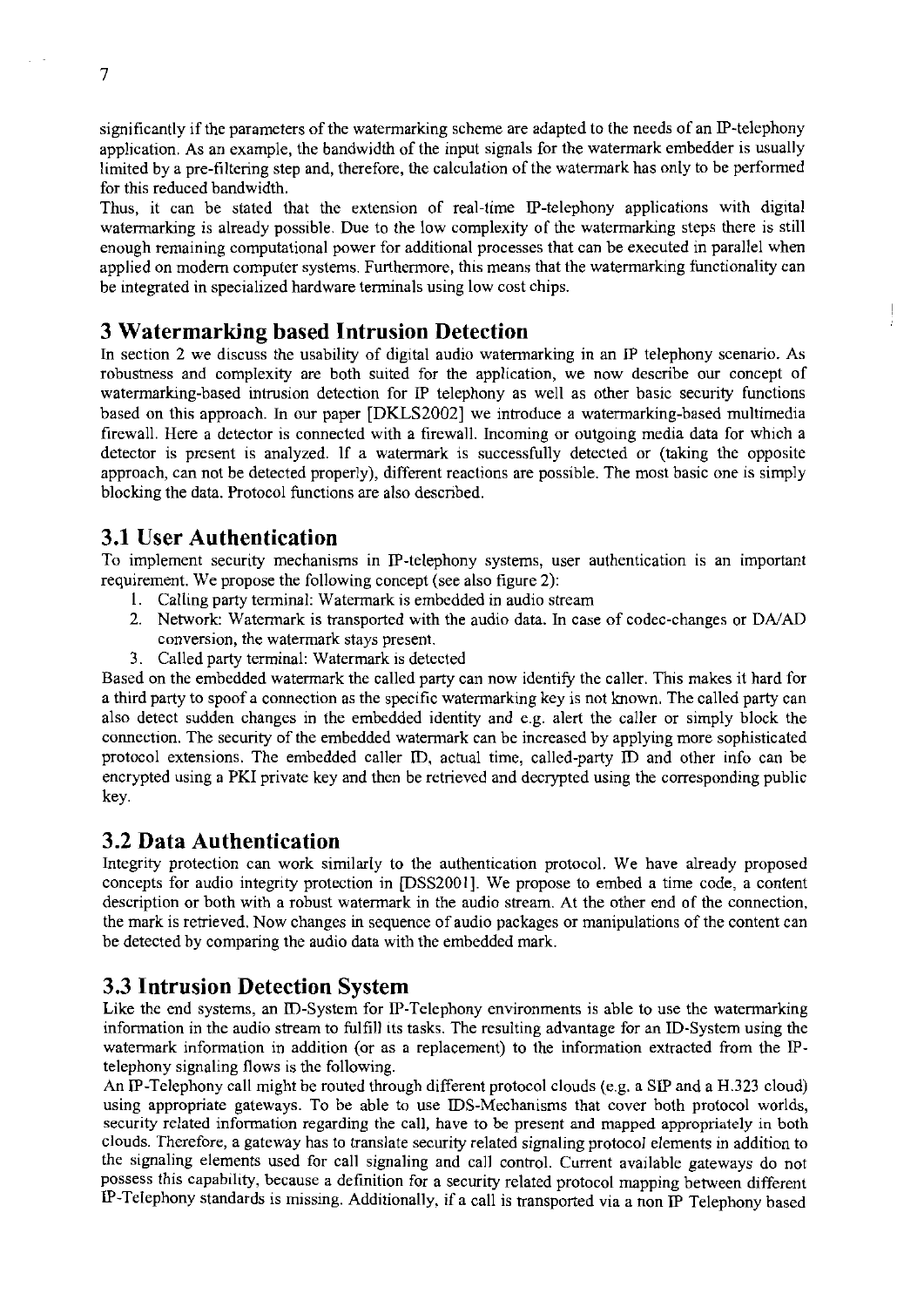link (such as a conventional telephone line) parts of the signaling information usually gets lost at the terminating gateways and only the audio data and what is embedded within stays available. By using watermark information in the audio stream, the mentioned gap could be covered. Because the necessary user-information is present in the audio suream this information is present in all protocolclouds that are involved in a call. This includes calls that are routed between PSTN and IP-Telephones. In such a scenario, an adaptation between both signaling clouds to support security mechanisms would be hard to achieve. Even gateways that perform a transcoding of the audio streams might be used if robust watermarks are used.

An ID-System using the advantage of watermark information needs access to the PK-Infrastructure that is used for the watermarking process of all involved Telephony systems. In addition the **ID-**System needs the capability to access the audio streams to extract the watermark. Such an ID-System is capable to detect a number of (suspicious) misuse situations. In the following we give a subset of examples that can be used to qualify a call or a set of calls as possible attacks:

- 1. Calls that are originated or terminated from Users that are not permitted to use the service (because it either has no or a false ID for a certain service, e.g. calling abroad).
- 2. Frequency of calls within a certain time period (e.g. "War dialing") those can even be originated from different protocol clouds (both P Telephony and non IP Telephony)
- 3. Suspicious call patterns such as a number of parallel calls originated from different locations but using the same unique ID. This might indicate that a certain account has been corrupted.

When comparing the approach with existing security mechanisms (including authentication and protection) it has a nurnber of advantages. The protection scheme and its integration with IDS mechanisms can Cover several heterogeneous protocol clouds and call transmission links. The approach can hoth be used end-to-end as well as only on parts of the (call) link. Systems that are not able to process watermarks do not interfere with systems that are capable to do so.

## **4 Summary and Conclusion**

The audio watermarking algorithms in our tests are robust against compression codecs typically applied in W-Telephony. With high compression rates, the bit rate of the algorithms has to drop to provide sufficient robustness. At compression rates of above 50:1, we can still embed  $\sim$ 1 bit per second. Therefore we see audio watermarking as a powerful new technology to improve IP-tclephony security. We show how audio watermarking and IDS can be combined to solve open security problems in IP Telephony .

One first approach could be user authentication by embedding user Ids into the audio streams. This also leads to the possibility of new intrusion detection methods based on monitoring the embedded IDs. Current challenges are key management for watermark embedding and detection and computational power for watcrmarking-enabled IDS sensors.

Later conccpts could also include embedding of time codes to disable replay atiacks hased on recorded voice messages and for detecting gaps in the audio stream. lntegrity protection be embedding contenifragile watermarks is also on interesting perspcctive, but the required data rate comhined with a high required robustness makes this a future research topic.

# **5 Future Work**

To develop a watcrmarking-based intrusion detection system for P-Telephony and similar applications, a number of improvements are necessary in audio watermarking and framework domain.

Payload and reliability regarding errors have to be improved if one requires integrity protection besides authentication. Our current research shows that content integriiy protection for audio watermarking is only possible by applying checksums for feature descriptors.

Our multimedia firewall prototype based on watermark detectors can be seen as a proof of concept. Future research **has** to improve processing speed of the firewalls' watermark detector to reduce delay and required buffer memory.

At the Transmark project **we** me working on improvements in real-time **audio and video watennark**  embedding and detection. A lower computational cost for both embedding and retneval enables a broader analysis of media streams as a Single JDS will be capable of monitoring more connections. At the same time, the requirements for the terminals embedding the watermark in real-time will he reduced.